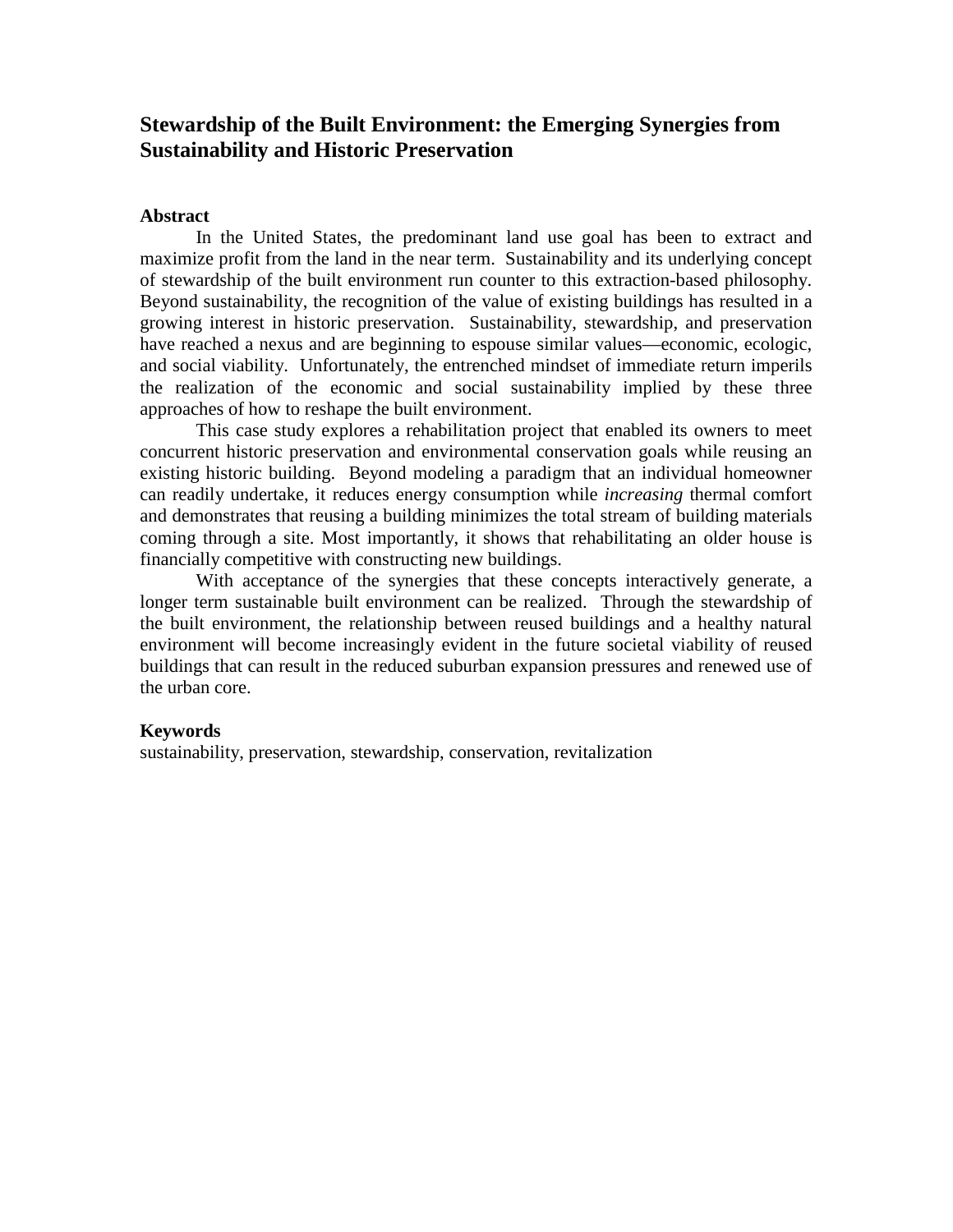# **Stewardship of the Built Environment: the Emerging Synergies from Sustainability and Historic Preservation**

#### **Introduction**

Sustainable architecture looks at long-term socioeconomic goals rather than just near term financial ones. In the United States, the predominant long term goal has been to extract maximum profit from the land. In this light, natural (and as of late, the built) environments have always been vulnerable to wasting due to the perception that there was always more land somewhere else and that any land use could change when something more profitable could be built upon or extracted from it. In this fashion, land could also be cast aside when easier development choices existed elsewhere. As a result, current economics-driven practices continually reshape the built and natural environments. This recurring paradigm is clearly evident in how "undeveloped" lands initially prized for their extractable natural resources were subsequently turned into agricultural lands and then finally were smothered by suburban sprawl or previously developed lands are left to deteriorate. These cycles will affect all open and developed land eventually leaving them undifferentiated, lacking vitality, and having little to no regional identity. This can readily be seen by the homogeneity of franchise architecture and seemingly identical suburban housing tracts across the country that have proliferated since the advent of the interstate highway system.

The concept of stewardship of the built environment counters this extraction and consumption-based economic philosophy. Despite the recent emergence of sustainability as viable design medium, the goals of stewardship of the built environment based on long-term environmental sustainability are viewed by many as contrary to the endemic approach of seeking near-term immediate personal economic gain. Long term sustainability, while attractive in principle, pales economically against the near term economic benefits gained from "standard" practices of the past half-century. While defenders of the natural environment have existed as a minority, the current cultural landscape of the United States reflects the premise that the majority has long adopted the depletion-extraction economic perspective as the justifiable paradigm. Today, the fact that vast tracts of the built environment remain underutilized demonstrates how suburban sprawl drains the vitality from central cities. Continuing development of the suburban periphery overwhelms previously individual smaller towns adjoining a central city, consumes open or agricultural lands, and subsequently results in increased traffic congestion, air pollution, and infrastructure costs for highways, utilities, and school systems. The concept of stewardship, rather than extraction, is a critical aspect of sustainable design that evaluates how changes in the built and natural and environments act as a singular system rather than two separate ones. A primary outcome of stewardship is that it can act to engage the practice of redevelopment and in turn reverse the current outward suburban flow back towards the neighborhoods and business districts that already exist within many core cities. Many neighborhoods in older communities already have existing infrastructure, access to public transit, and a far less homogeneous architectural heritage that can act to reduce overall construction expenses, make housing more affordable, and engender a higher and more affordable quality of life than their suburban counterparts.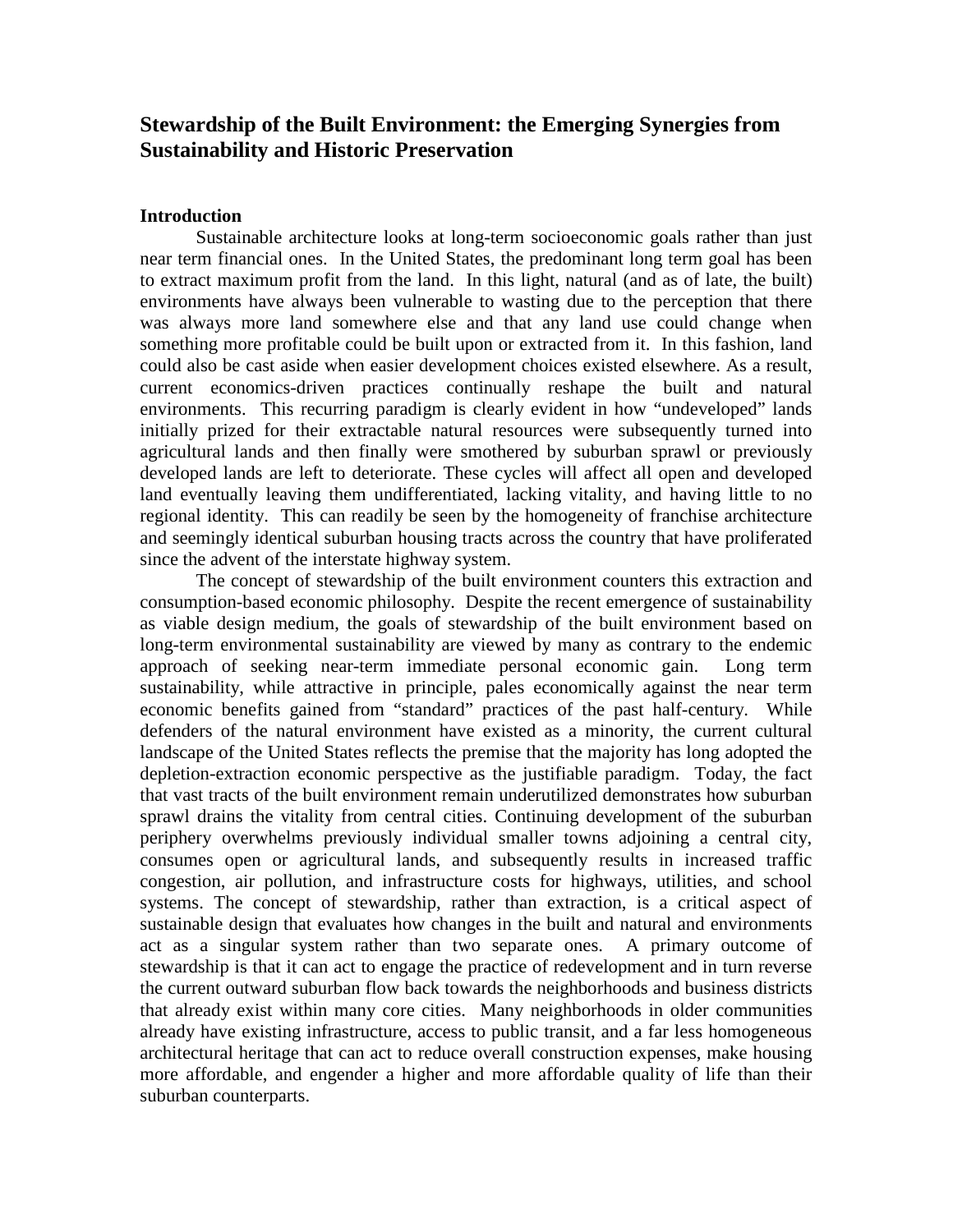Concurrent to the emergence of sustainability, the recognition of the economic and social value recaptured in existing buildings has resulted in a steadily growing interest in historic preservation nationwide. While the preservation movement often has been derided as being opposite to the "accepted" concepts of growth and profitability, successful historic preservation projects nationwide have shown that preservation can be a strategy that not only retains a cultural identity of a given community but also can be successful in generating renewed community development and maintaining a long term sustainable aspect of the environment.

#### **Sustainability, Stewardship and Historic Preservation: A Nexus**

The renewed interest in preserving and/or rehabilitating buildings at the end of the twentieth century can be directly traced to the American Bicentennial. Tax laws enacted between 1976 and 1986 (Dwight, 1993) made rehabilitating historic buildings attractive and spawned significant growth in the rehabilitation industry. The 1986 tax act, however, has virtually eliminated investment opportunities in historic property rehabilitation. This catalytic decade of rehabilitation activities created an awareness of the amenities that a revitalized central city could provide. Many central city neighborhoods are likely to have the advantages of more non-profit institutions, interesting architecture, walkable neighborhoods, and access to mass transit (Lucy & Phillips, p. 10). Recognition of these amenities has indeed brought about the new urbanist movement of the late twentieth century. While this movement ascribes to providing housing that adopts the amenities common to existing central city neighborhoods, the tyranny of "easy development decisions" still generates a more increased development at the suburban periphery rather than the redevelopment of original built environment that first held (and often still do hold) these features. As described by Lucy & Phillips:

"In land development, business calculations may lead to options that are relatively easy to accomplish, such as…greenfield residential subdivisions…They receive extra weight with options that are difficult to implement such as mixed-use residential and commercial developments on infill sites even if the more difficult options hold potential for higher profits."

Accordingly, in the past fifteen years, many central city buildings and land have been left fallow as the suburbs push further outward. Since large scale residential projects are more often perceived as more profitable due to the realizable economy in mass production, these projects tend to be large in scope and require large tracts of open (or cleared) land. While new urbanism projects occur in both the suburban and central city contexts, the vast majority still appear to be in suburban locations. As a result, open suburban land is still being developed or central city buildings are being removed to create a "tabula rasa" for new development and existing building stock that can be reused is often removed. Due to the perceived difficulty in navigating regulatory procedures and the expense of assembling tracts within the central city, *particularly in historic districts*, the developers initiate suburban developments more frequently and at a large scale rather than at the individual homeowner scale. Although sustainability,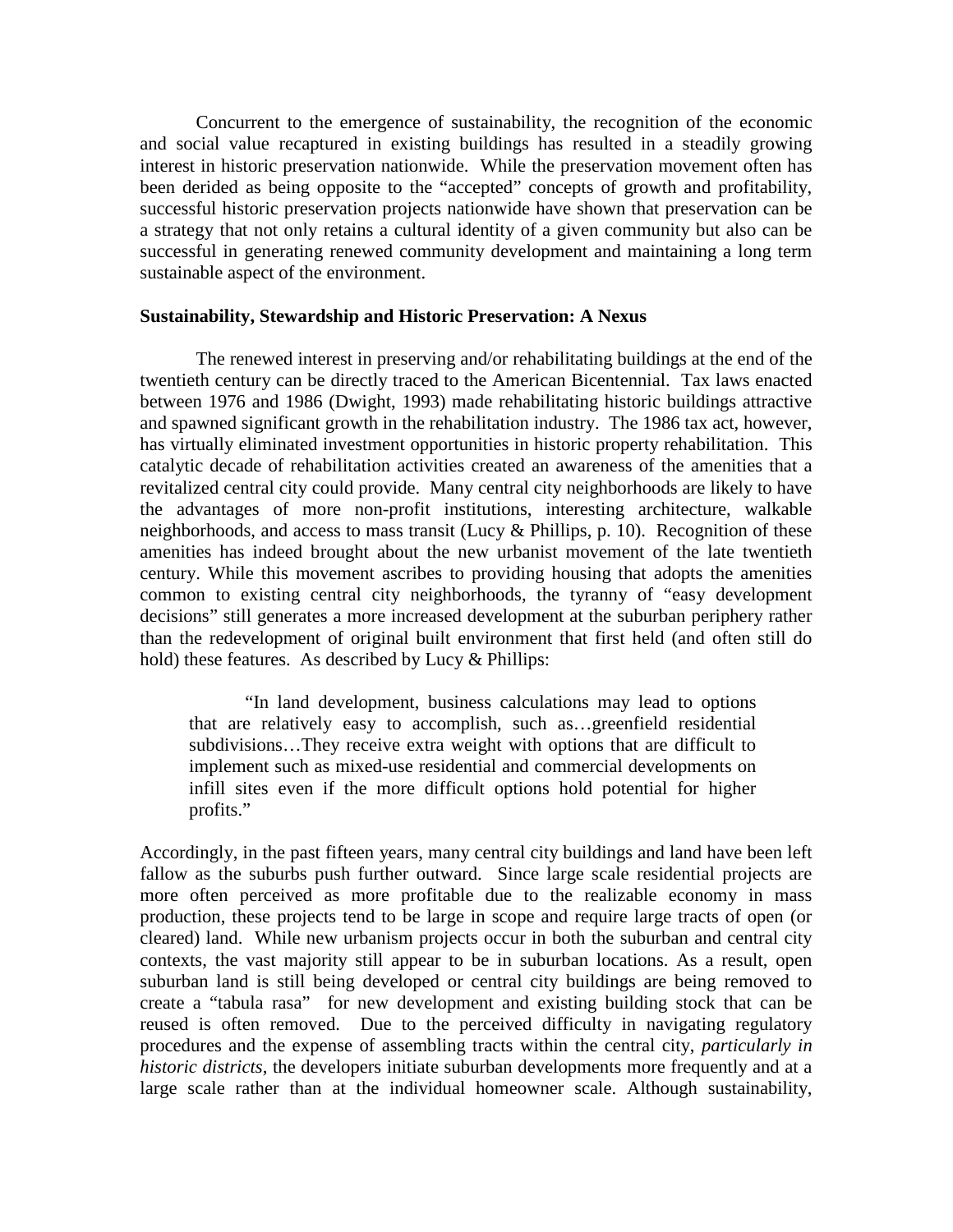stewardship, and preservation seemingly having reached a nexus in that they all are beginning to reach for the same values—economic, ecologic, and social viability, misperceptions, miscommunications, and outright arrogance and ignorance quite often lead to multiple parties standing in opposition to one another while these common long term goals of economic and social sustainability become imperiled. All parties want certain aspects of the same thing but fail to reach a viable means of doing so, especially as the project scope and scale of larger developments tend to lead to an "all or nothing" attitude from all parties involved. However, a possible alternative having greater implications for sustainability in the long term is the historic preservation/ stewardship approach described in the case study below.

#### **Stewardship of the Built Environment: A Case Study**

This study explores the planning and successful navigational process through design reviews of the local Historic Landmarks Commission and the State Historic Preservation Office that enabled it to meet the owners' concurrent historic preservation and environmental conservation goals. G. H. Schettler constructed this home (see Figure 1) in 1904. The house was a single-family home until it was converted into apartments (three one-bedroom and two studio units) in 1936. When purchased for this rehabilitation project in 1994, the house was considered incompatible with twenty-first century housing demands. Heating was provided by several separate motel-styled wall furnaces and fireplace inserts and the cooling was provided by a "swamp cooler" serving just the first floor. Utilities were substandard and much of the infrastructure for the five apartments remained in place. The upstairs had been relatively uninhabitable for over twenty years. Overall the structure system was in good condition and most original woodwork and plaster walls remained although covered by 15-20 layers of lead and latex-based paint or wallpaper. The asphalt roofing and aluminum siding concealed a roof structure and wood siding that were largely intact. The framing and foundations were sound.



**Figure 1: G. H. Schettler House before (left) and after (right).**

The G. H. Schettler house is typical of the housing in this historic district neighborhood. It is one- half mile from downtown and is served by three local bus lines. The 10 room, 1-1/2 story, Victorian Cottage is approximately 2541 square feet in size. The neighborhood is a mix of 2700 residential and commercial buildings from the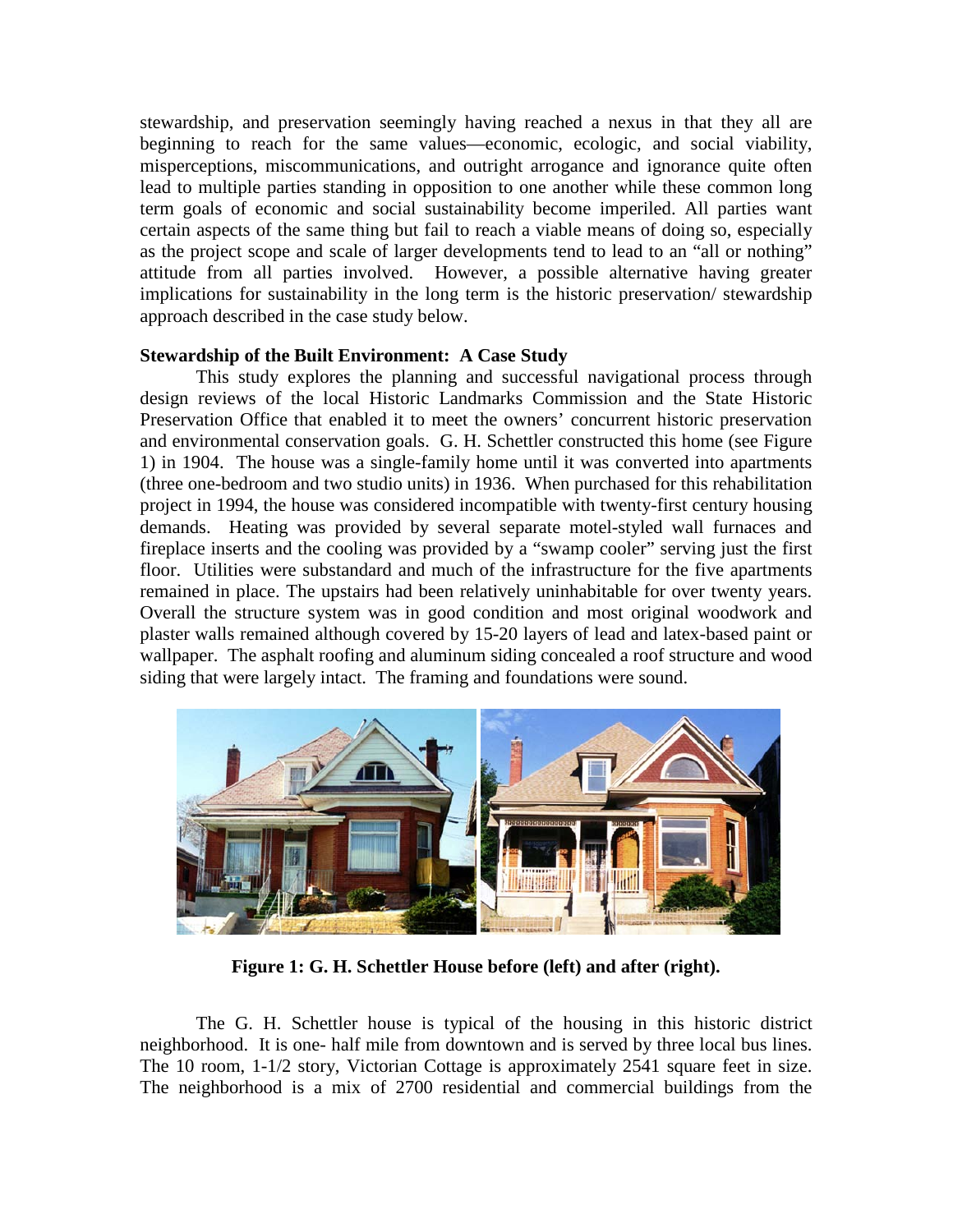nineteenth and early twentieth centuries. The context, location, and amenities of the house exemplify many of the features that new urbanist projects emulate. It does, however, have one particularly notable feature that these others lack. The project *reuses* an existing building rather than constructing a completely new building in the suburbs or replacing an existing building in an existing neighborhood. This project demonstrates what can be done by the individual homeowner in many extant neighborhoods and has won preservations awards from the Utah Heritage Foundation and the Salt Lake City Historic Landmarks Commission.

The successful rehabilitation of the G. H. Schettler House illustrates how the reuse of an existing residential building within an historic district can meet both sustainability and preservation goals that could have a far reaching impact on the stewardship of a sustainable built environment.

From a sustainability viewpoint this project succeeds in many ways. First, it uses a paradigm that an individual homeowner can readily undertake. Second, it achieves reduced energy consumption while *increasing* thermal comfort. Third, it demonstrates how reusing a building reduces pressures on landfills by recycling the existing house and reducing environmental demands created by the production of new building materials by minimizing the total amount of materials coming to and leaving the site. Fourth, it shows how environmental contamination concerns can be addressed. Fifth, it shows that rehabilitating an older house in an existing neighborhood is financially competitive with building a new house. These aspects will be described in further detail below:

A Model Process: Many proponents of new urbanism believe that projects can only be achieved at the large scale. However, it is at the singular scale where a greater opportunity for increasing sustainability and livability remains potentially overlooked reusing the actual existing built environments that new urbanists model projects after as the means to reinvigorate communities and create more affordable and livable housing. The steps followed are:

- Physical assessment: As part of the purchase agreement, a building inspector investigated the house infrastructure focusing on the roof, structure, and service utilities. Subsequently, an historic preservation consultant identified historic elements to establish a baseline for the historic rehabilitation work.
- Performance programming: The homeowners developed performance requirements to establish the project's *philosophical* objectives. This was done while living in the house for a year to learn the subtleties of the house and to determine the homeowners' needs that the house had to fulfill. The philosophical objective was to rehabilitate the house and retain its historic character while meeting the demands of twenty-first century urban living.
- Schematic design: An architect developed designs based on the programming information. As this was a preservation tax credit project, the homeowners met with the State Historic Preservation Office to ascertain compliance with the Secretary of the Interior Standards. A design review was requested from the city planning department because the building is a contributing building in a historic district and needed a "Certificate of Appropriateness" before work could proceed.
- Design review: Design choices were evaluated and the final design was chosen based on comments from the city and state regulating authorities.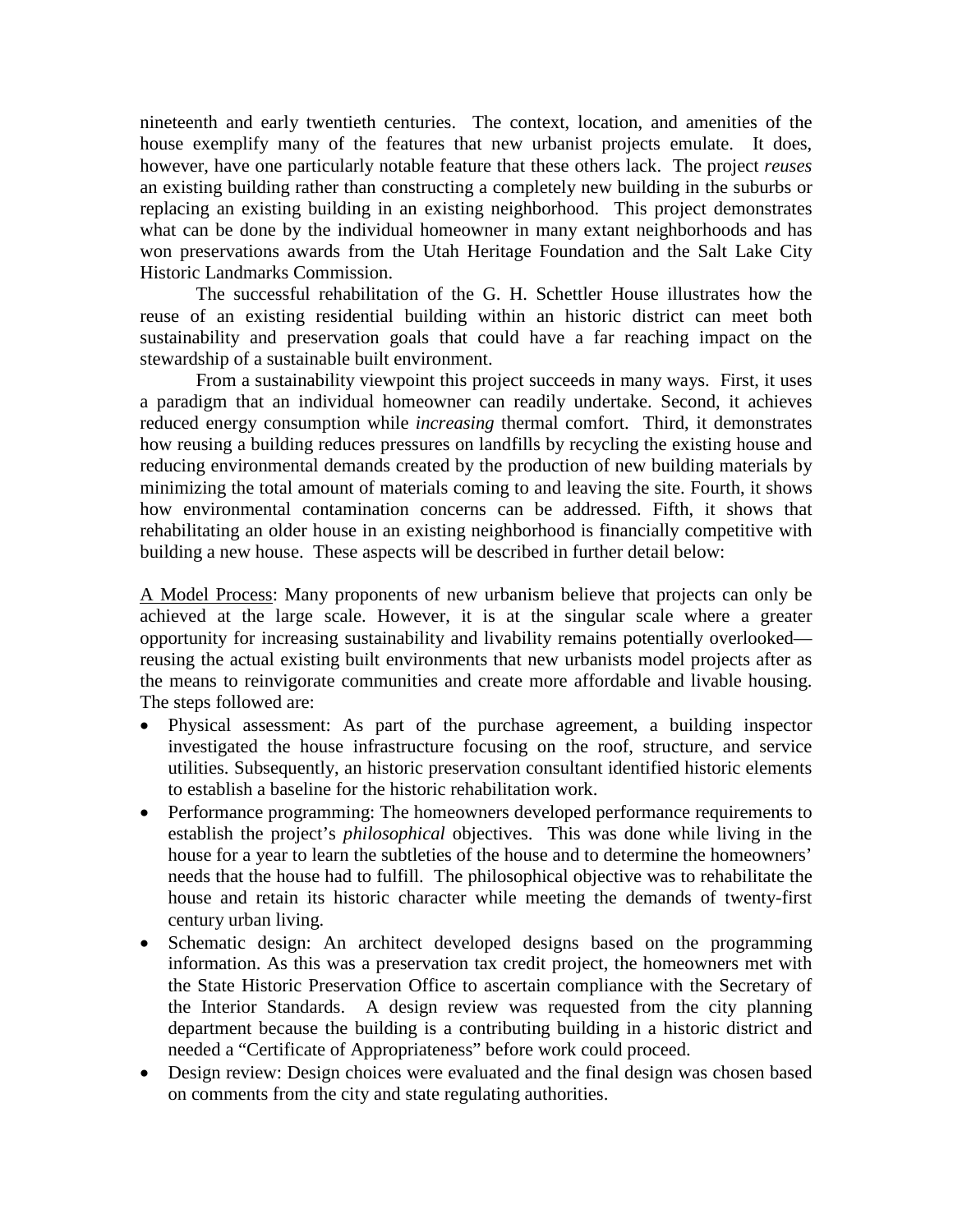- Construction documents: The construction documents were developed and home refinancing was sought.
- Contractor selection: The contract was awarded after reviewing the price *and* each contractor's proposed approach to completing the work.
- Construction: The rehabilitation took seven months and reversed the 1936 apartment conversion. The roof was completely replaced. The poor conditions of the existing plaster necessitated that the entire second floor be "gutted" to its structural members. New mechanical, plumbing, and electrical systems were installed throughout. The 1970s era aluminum siding and porch features were removed.

Reduce Energy Consumption/Increase Comfort. Since many older houses have inefficient thermal mechanical systems, modern technology can be used to reduce energy costs while increasing the thermal comfort. Conversely, since many historic buildings were built before significant advent of modern mechanical systems, they may retain architectural tectonics that encourage passive thermal control. Before this rehabilitation, there was no centralized HVAC system and thermal comfort was only marginal. Indoor winter temperatures were between 58-72°F on the first floor and between 56-65°F on the second floor. Indoor summer temperatures on the first floor were generally above 85°F and the second floor were 95°F or higher. Only the first floor was actually habitable from a thermal comfort perspective. The average heating bill was \$67.00/month, primarily keeping only the *first floor* marginally thermally comfortable. The thermal upgrades included restoring transoms and operable window elements, installing upgraded windows and refitted storm windows, upgrading insulation/infiltration control, and installing a centralized forced air HVAC system that divided the house into two zones controlled by programmable thermostats. With these changes, the average heating bill for using the *entire* house *dropped* to \$50.00/month (bearing in mind that this reduction also incorporated the opportunity to nearly double the habitable space while bringing both floors into tolerable thermal conditions for the first time). The temperature for heating is set at  $68^{\circ}$  with a setback temperature of  $60^{\circ}$ F. The temperature for cooling is set at  $78^{\circ}$ F with a setback temperature of 85°F. Since no previous air conditioning system was used, there is no basis for cost comparison. However, for the past three cooling seasons, the air conditioning system has only been needed in July and August (in a climate with an outdoor summer design temperature of 95ºF) and has increased the operating costs an average of \$90 for those two months. Calculations show that before rehabilitation the peak heating and cooling loads were 135,075 btuh and 48,077 btuh respectively. After rehabilitation these dropped to 85,564 btuh and 37,275 btuh respectively. These represent 36.7% and 22.5% reductions respectively. The various sustainable design features are listed in Table 1.

Reducing Waste/Increasing Recycled Content. One critical aspect of this design was to evaluate how reusing the building impacts the environment compared to building a new building. This project does this in two ways. First, the strategy of reusing the built environment mitigates the demand for and impacts of building in the suburban periphery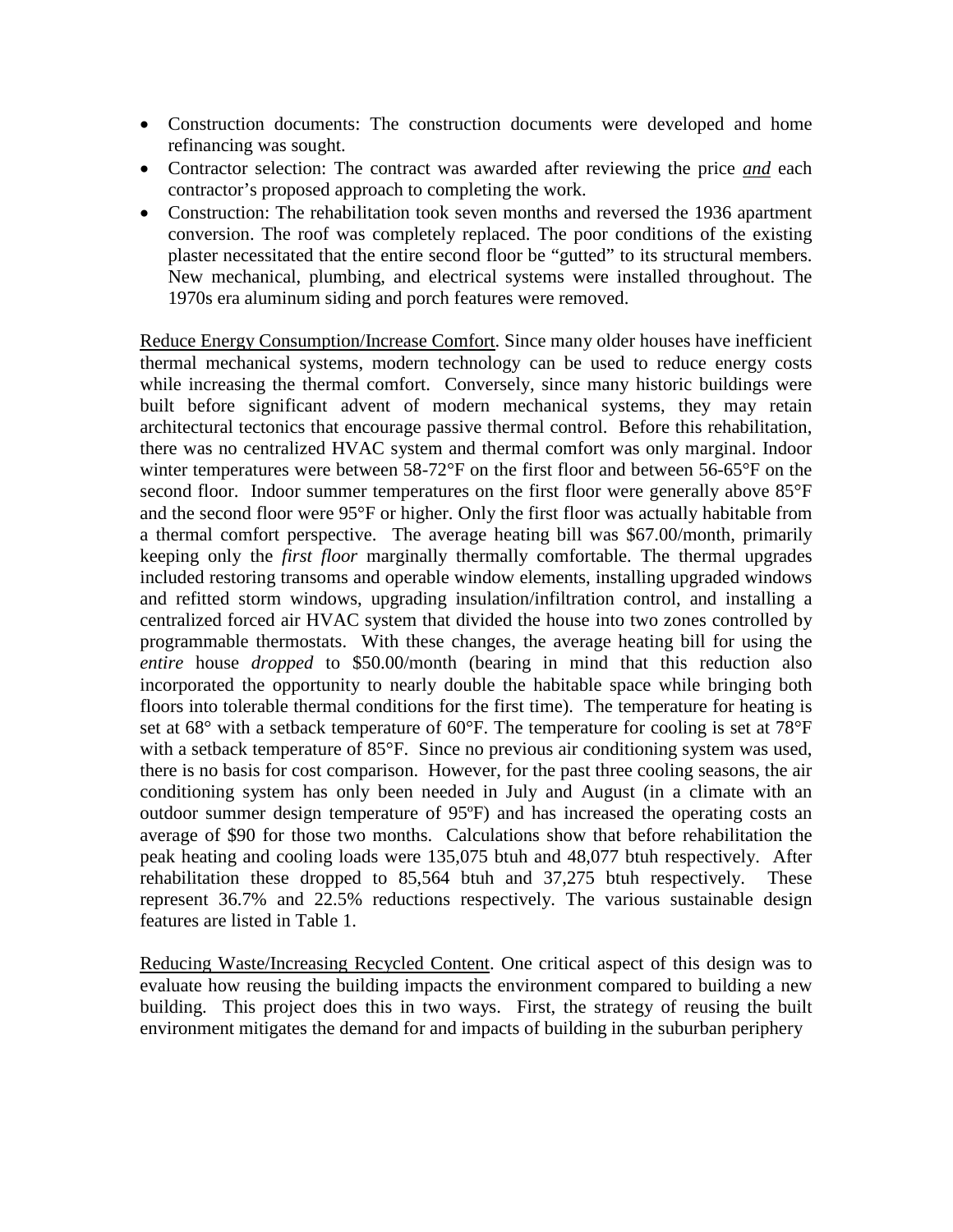### **Architectural Tectonics**

Brick/adobe construction provides thermal mass Ceiling height (10'-6") allows warm summer air to rise above occupied space Transoms over doors allow warm air relief using nighttime convective cooling Double-hung windows allow warm air relief using nighttime convective cooling Large windows provide solar heating in winter Stairwell/skylight configuration enables stack effect ventilation Replacement windows on second floor are double-paned wood construction Light-colored roofing reduces heat gain into attic and urban heat island effect Tall windows/ceiling height provide daylighting Lighter wall/floor/ceiling surface treatments provide improved reflective light

# **Thermal Control/Efficiency**

Central forced air furnace provides humidification and air filtration Split system air conditioner provides cooling inside while rejecting heat outside Air-conditioning only used in July and August as needed Furnace combustion air provided directly from outside Ductwork divides house into two zones—First floor and second floor Programmable thermostats employ weekday/weekend day/night setbacks Thermostats control individual zone damper Gas-fired fireplace inserts (2) uses for first floor local comfort Paddle-type ceiling fan used in kitchen to enhance comfort cooling/heating Attic and crawl spaces insulated to meet energy code Weatherstripping replaced to reduce infiltration Storm windows removed, regasketed, and reinstalled Attic vent fan relieves excessive heat Ridge vent provides supplemental heat relief path

## **Plumbing**

Low flow plumbing fixtures installed All existing plumbing and waste lines replaced Frontloading, low-water washing machine installed DHW tank insulated to reduce heat loss

## **Electrical/Lighting**

Daylighting is used extensively throughout opportunities Tasklighting is used for visual needs Programmable timers used for porch lighting Security lighting is two stage motion sensor activated system Refrigerator replaced older less efficient one

## **Table 1: Sustainable Features of the G.H. Schettler House**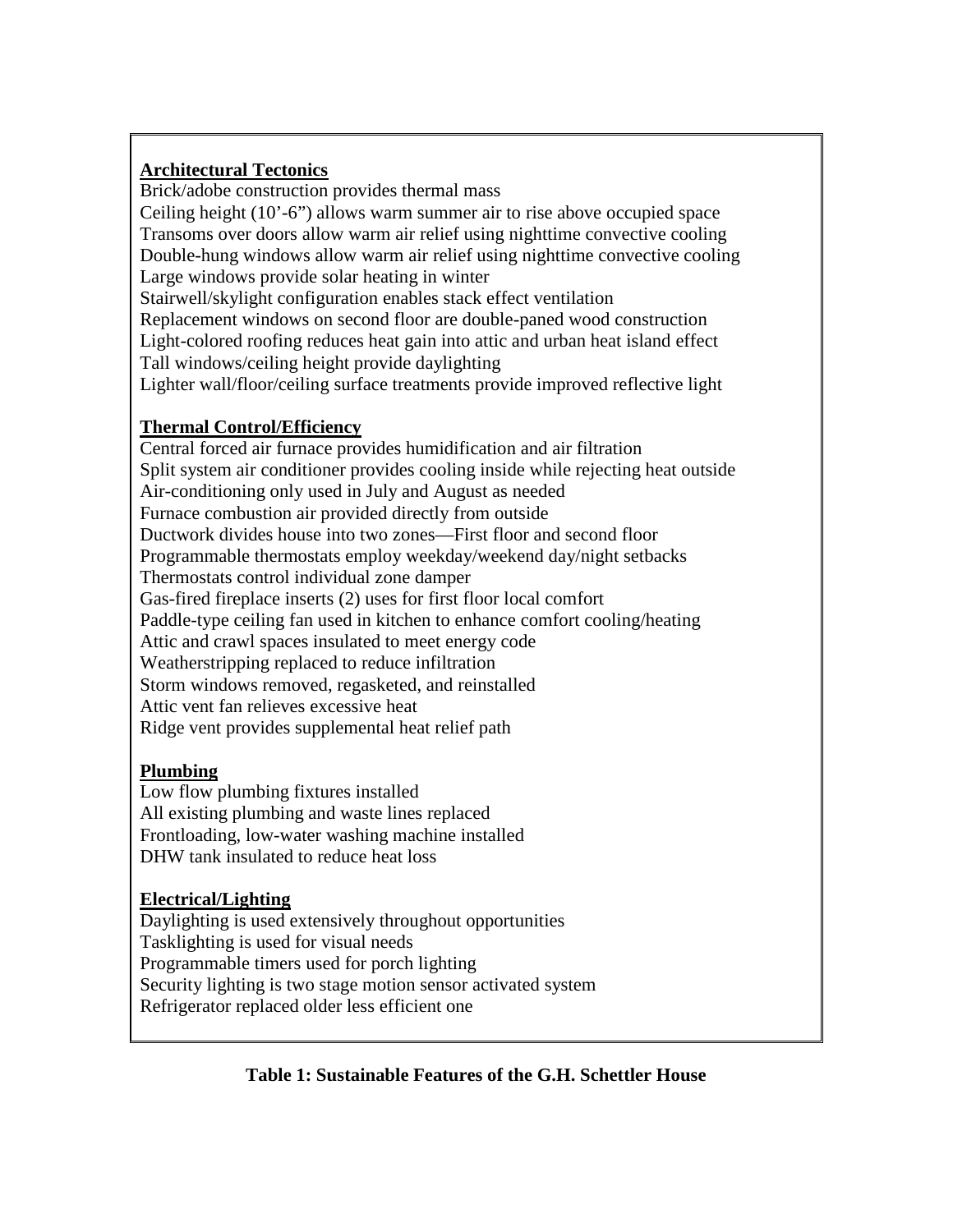### **Socioeconomic**

Project met historic preservation design guidelines while achieving sustainability goals Retaining building maintained continuity in historic urban fabric Financing capitalized on tax incentives to reduce overall cost Homeowners used innovative home rehabilitation financing program

### **"Green" Features**

Recycled content is approximately 85.9% Reuses existing public utility infrastructure Convective cooling opportunities are used throughout house Natural materials are used in countertops and flooring (no plastic, laminates, or vinyl) First-floor floors are domestic hardwoods (no threatened tree species used) Cabinetry/millwork are domestic softwoods (no threatened species used) Natural-gas used for cooking/DHW (local electricity generation is coal-fired) Whole-house water filtration system removes potential health hazards Water softener reduces minerals in domestic water Electrostatic filter on HVAC reduces dust and allergens Homeowner subscribes to wind-power incentive program from local utility Homeowner uses city provided recycling program House is located approximately 0.5 miles from central business district Access to two transit lines is located  $\frac{1}{2}$  block away; a third line is located 4 blocks away

### **Table 1(continued): Sustainable Features of the G.H. Schettler House**

by reducing driving needs and therefore reducing air pollution and by reusing existing infrastructure which strengthens housing affordability. These strengthen the sustainability of the built environment. Second, by its nature, reusing a building significantly lessens the impact of waste materials otherwise created by its complete demolition.

As shown in Table 2 (note: weights are calculated from estimated quantities taken from construction plans and densities found in *ASHRAE 2001 Handbook of Fundamentals*), Case 1 shows that the rehabilitation resulted in an 85.9% recycled content (e.g., the remaining original materials); the demand for new materials was 24.5 tons; and the estimated construction waste, including new construction waste portions, was 22.8 tons. This amounts to a total material stream (i.e., the total approximate weight of materials coming to and leaving the site) of 47.3 tons. A second strategy of simply building a comparable house in the suburbs is modeled in Case 2 where there would be an increased demand for 173.5 tons of new materials and that construction waste would be 8.9 tons. This results in a total material stream of 182.4 tons. Compared to Case 1, this represents a 608% increase in demand for new materials but conversely a 60.9% reduction in waste materials. While this reveals an increased pressure on landfills, more telling is the significant reduction in the extraction of resources needed to produce the new building materials and an overall reduction in the material stream of 74.1%. Case 3 models a growing popular, albeit misguided, approach to "revitalizing" a neighborhood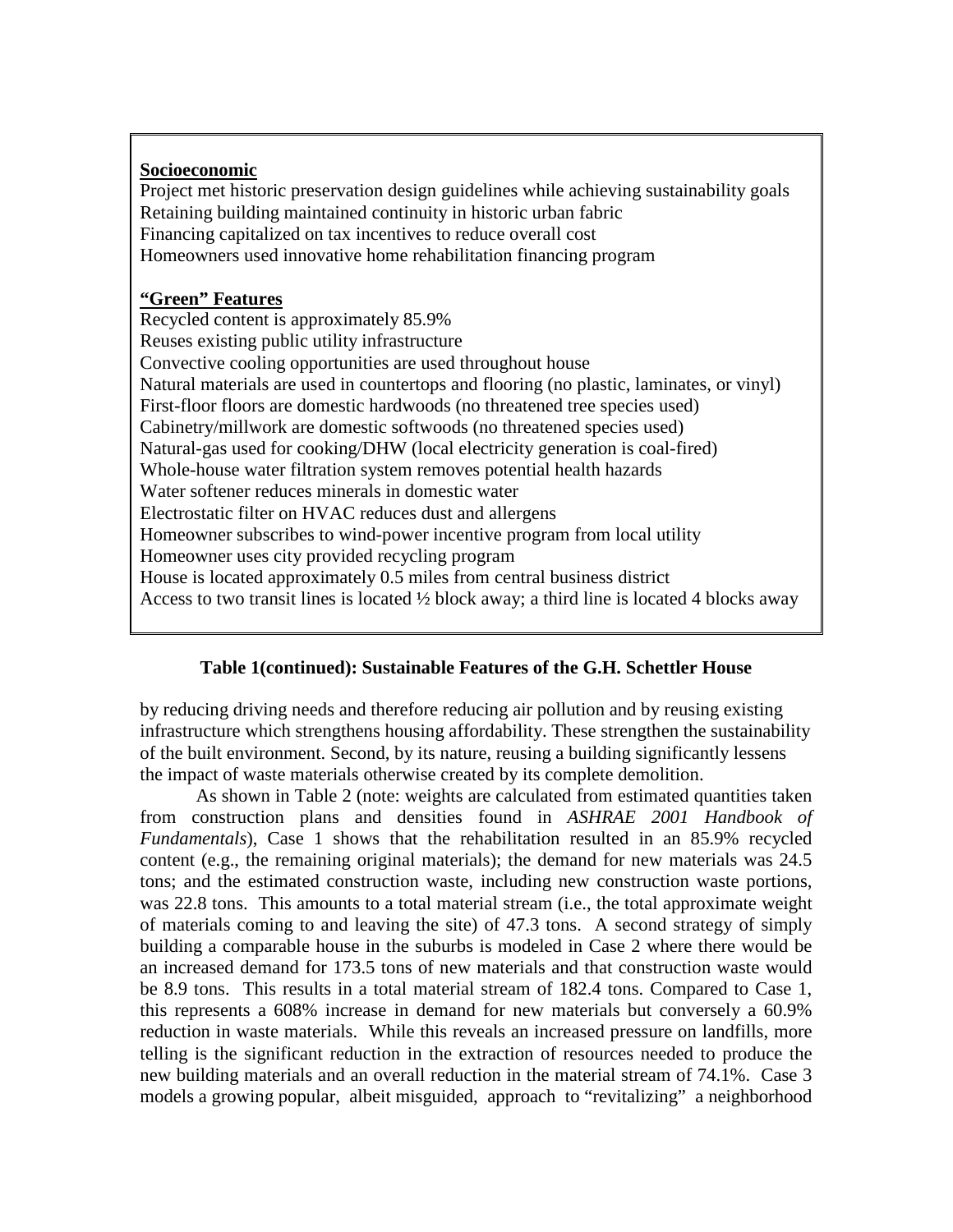| Case 1: Rehabilitate Original House (2541 sf)                       |                     |                                                                                                                                                                                                                                                                          |
|---------------------------------------------------------------------|---------------------|--------------------------------------------------------------------------------------------------------------------------------------------------------------------------------------------------------------------------------------------------------------------------|
| <b>Original House</b>                                               |                     |                                                                                                                                                                                                                                                                          |
| Materials Demolished: 40,630<br>Reused (recycled in place): 298,093 |                     | $(12.0\%)$<br>$(88.0\%)$                                                                                                                                                                                                                                                 |
|                                                                     | Total: 338,723 lbs. |                                                                                                                                                                                                                                                                          |
|                                                                     | $\sim$ 169.4 tons   |                                                                                                                                                                                                                                                                          |
| <b>Rehabilitated House</b>                                          |                     |                                                                                                                                                                                                                                                                          |
| New Materials Installed: 48,976                                     |                     | $(14.1\%)$                                                                                                                                                                                                                                                               |
| Reused (recycled in place): 298,093                                 |                     | $(85.9\%)$                                                                                                                                                                                                                                                               |
|                                                                     | Total: 347,069 lbs. |                                                                                                                                                                                                                                                                          |
|                                                                     | $\sim$ 173.5 tons   |                                                                                                                                                                                                                                                                          |
| <b>New Materials Needed:</b>                                        |                     | 48,976 lbs. $(-24.5 \text{ tons})$                                                                                                                                                                                                                                       |
| <b>Construction Waste:</b>                                          |                     | 40, $630 + 4,898^* = 45,528$ lbs. $\left(\frac{22.8 \text{ tons}}{2}\right)$                                                                                                                                                                                             |
| <b>Total Material Stream:</b>                                       |                     | 94,504 lbs. $(-47.3 \text{ tons})$                                                                                                                                                                                                                                       |
| * 10% of new materials.                                             |                     |                                                                                                                                                                                                                                                                          |
|                                                                     |                     | Case 2: New House in the Suburbs (2541 sf)                                                                                                                                                                                                                               |
| New Materials Needed:                                               |                     | 347,069 lbs. $(-173.5 \text{ tons})$                                                                                                                                                                                                                                     |
| <b>Construction Waste:</b>                                          |                     | 17,787 lbs. $(-8.9 \text{ tons})$                                                                                                                                                                                                                                        |
| <b>Total Material Stream:</b>                                       |                     | 364,856 lbs. (~182.4 tons)                                                                                                                                                                                                                                               |
|                                                                     |                     | Case 3: Demolish House and Rebuild Comparable New House (2541 sf)                                                                                                                                                                                                        |
| <b>New Materials Needed:</b>                                        |                     | 347,069 lbs. $(-173.5 \text{ tons})$                                                                                                                                                                                                                                     |
|                                                                     |                     | Construction Waste: $338,723 + 17,787** = 356,510$ lbs. $(-178.3 \text{ tons})$                                                                                                                                                                                          |
| <b>Total Material Stream:</b>                                       |                     | 703,579 lbs. (~351.8 tons)                                                                                                                                                                                                                                               |
|                                                                     |                     | ** 7 lbs./sf. (Source: Center for Environment & Construction, Implementing Deconstruction<br>in Florida: Materials Reuse Issues, Disassembly Techniques, Economics and Policy,<br>University of Florida, 2000). This figure represents the approximate national average. |

### **Table 2: Comparing Material Streams**

which is to demolish existing buildings and build completely new buildings in their place. For direct comparison purposes, Case 3 was formulated on this strategy with the replacement house being considered identical to the original house in size (although a larger house would more likely be built). In this instance no recycled content was anticipated, the demand for new materials was 173.5 tons, and construction waste was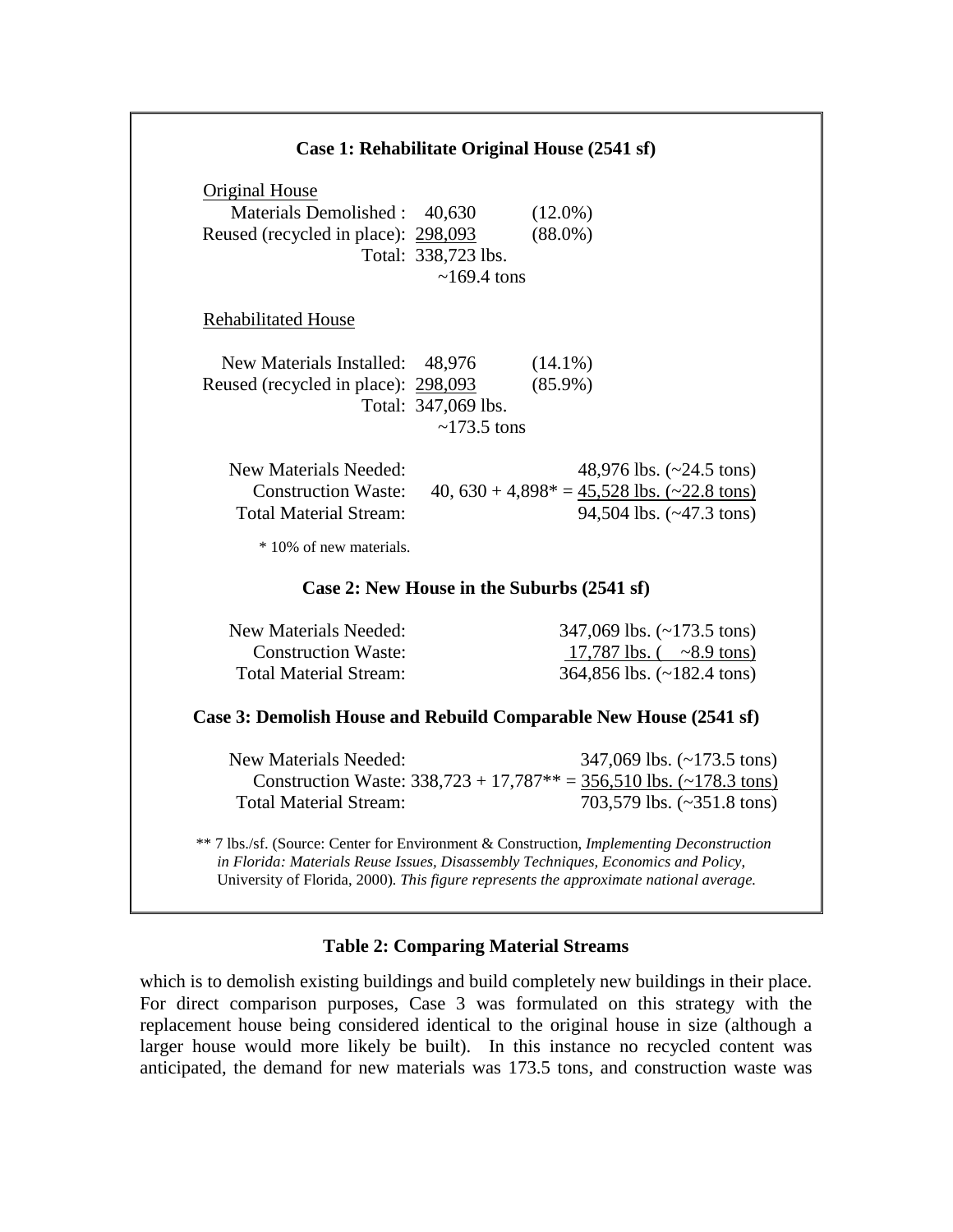178.3 tons. This results in a total material stream of 351.8 tons. This indicates that Case 1 has an 86.6% reduction the material stream versus the material stream in Case 3.

Reducing Hazardous Contamination. Contamination concerns in older housing relate to lead, asbestos, and indoor allergens. Testing revealed lead in two forms in this house lead piping and lead-based paint. The house main water line was made of lead and the supply lines used lead-base solder in the joints. All plumbing was replaced with new PEX lines. A high efficiency whole house water filter was installed to remove 99.9% of water-borne lead and other contaminants and the main service was replaced with a new copper line. The lead paint was removed from all interior surfaces and disposed of following health department guidelines. Samples of linoleum, ceiling tile, and insulation tested at a local testing lab verified there was no asbestos content in them. The problem of indoor allergens was addressed by including a high efficiency filtration system in the furnace and selecting finishes that minimize the use of synthetics.

Financially Competitive. The overall cost was \$214,500. Of this amount, \$209,000 qualified for preservation tax credits. Without tax credits the cost translates to \$84.42/sf. and the tax credit reduces it to \$67.97/sf. Including the cost of the property and the benefit of tax credits, the overall cost was \$119.13/sf. These numbers compete well with remodeling costs and new construction costs and validate that it is possible to reuse the built environment, even one in an historic district, and be financially competitive.

#### **Concluding Comments and Discussion**

The concepts of sustainability, stewardship, and preservation have gained increased visibility in the past fifteen years. Surprisingly, all have moved along parallel paths without significant interaction and each in its own way substantiates the goal of long term viability of the built and natural environments. Sustainability recognizes the need to do things in the present that can protect the future. Stewardship recognizes the trade offs that need to be assessed to protect both the natural and built environments. Preservation recognizes the importance of understanding the past while promoting older buildings as part of the future of the built environment. The G.H. Schettler house rehabilitation shows that all three perspectives are compatible with one another. The sustainable aspects demonstrate how existing building stock can fit into promoting redevelopment within the urban core and thereby promote long term revitalization. Extending the idea that this house is typical of a great many in the city and then the nation shows that appropriate stewardship can cultivate a renewed social and economic vitality in the community while reducing the net cycle of extraction and consumption at the national level but on the individual scale. And lastly, the integration of the preservation financial incentives directly helps make the process even more acceptable from an economic perspective while fostering the retention of our cultural roots.

With the further recognition at a broader scale of the synergies that these three concepts interactively generate, a longer term sustainable built environment can be realized. Through the appropriate stewardship of both the natural and built environments, the relationship between reused buildings and the retention of a healthy natural environment will become increasingly evident. Through recognition of the social and economic values offered by historic preservation, the connections of the cultural past to